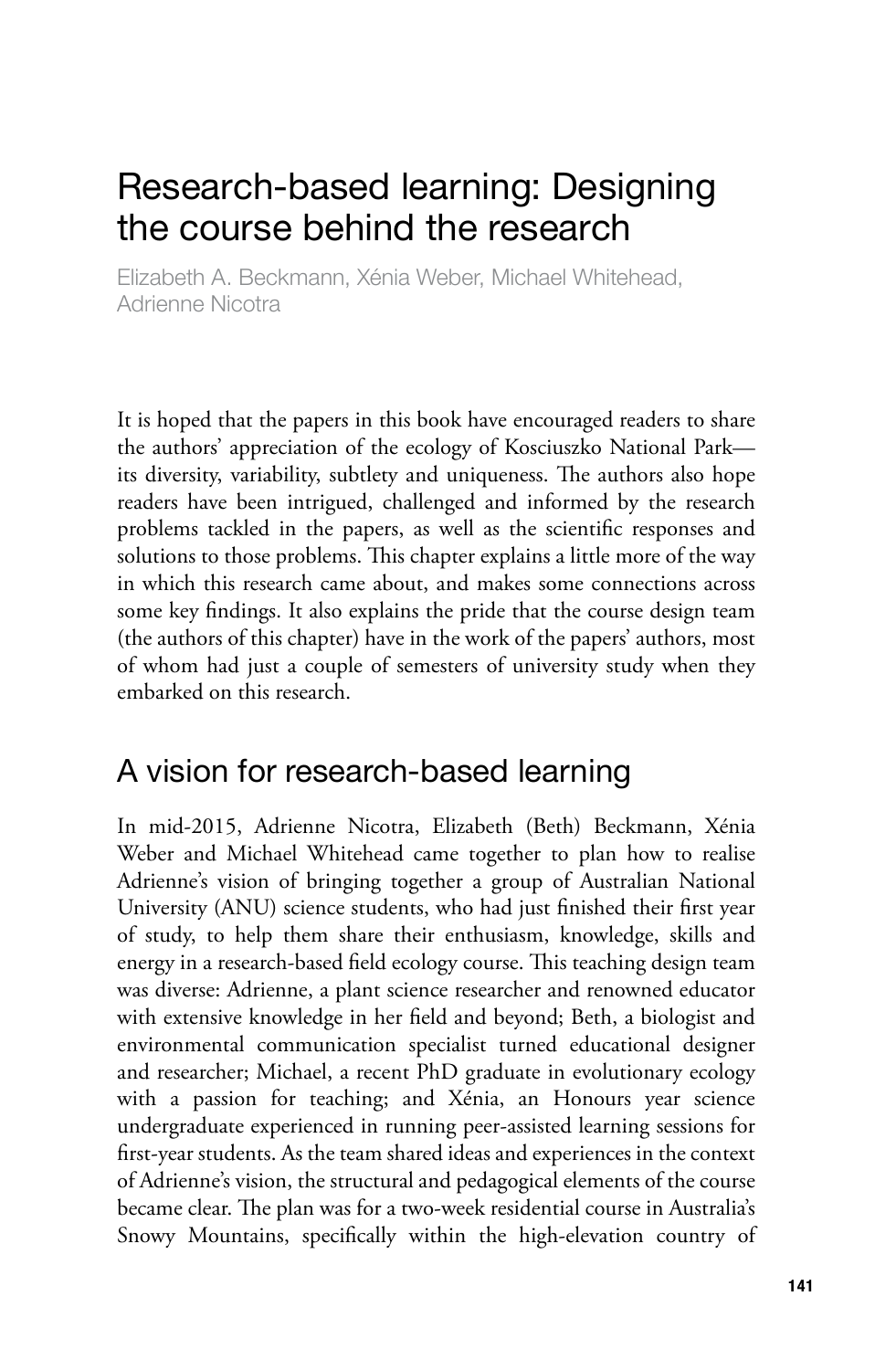Researching functional ecology in Kosciuszko National Park

Kosciuszko National Park.1 This was finalised into a fortnight in early December (after the end of the academic year, and at the beginning of summer) at Charlotte Pass, just four hours from the university campus. The logistics of travel, residential living and cost in this mildly isolated spot would be complex but manageable.

In terms of its approach to learning, the course was designed to be constructivist (Honebein 1996) in its intention of creating an intellectually challenging research-based educational environment (Healey 2005). It was integral to the pedagogical design that the students would be the primary researchers: identifying research problems inspired by the ecological contexts around them, designing experimental approaches, collecting data, analysing that data in the context of the research problem and presenting their findings, both orally and in writing, to their peers. The proposed course was innovative and definitely ambitious. In an approach that constitutes the research-based education equivalent of rapid prototyping, small teams of students would work through four different research projects over 12 days, iteratively practising and developing their experimental and critical-thinking skills again and again in different contexts.

Crucially, the field expertise of experienced researchers was an important resource to be shared with the students. These 'resource people' were instructed to support and gently guide the students, rather than provide prescriptive leadership based on their expertise. This model drew on Beth's understanding of authentic learning in field courses (Beavis and Beckmann 2012), and especially on Adrienne's experience of a field course run by the Organisation for Tropical Studies during her own doctoral studies.

Kosciuszko National Park (KNP) was named by the Polish explorer and 'discoverer' Strzelecki in honour of his national hero General Kosciuszko. At 2,030 m, it is the highest mountain in Australia. Within KNP, at 1,760 m above sea level, Charlotte Pass is the highest permanent settlement in Australia and provides relatively easy access to Mt Kosciuszko. It is crucial to remember, however, that KNP and all the high-elevation environments were well known to the local Indigenous people for thousands, if not tens of thousands, of years before such 'discoveries'. The authors are heartened that in 2016 the NSW Government signed a Memorandum of Understanding with the Monaro Ngarigo people, solidifying the local Indigenous community's role in preserving KNP's cultural as well as natural heritage. The authors acknowledge the local Indigenous people, and especially pay respect to their elders past, present and emerging.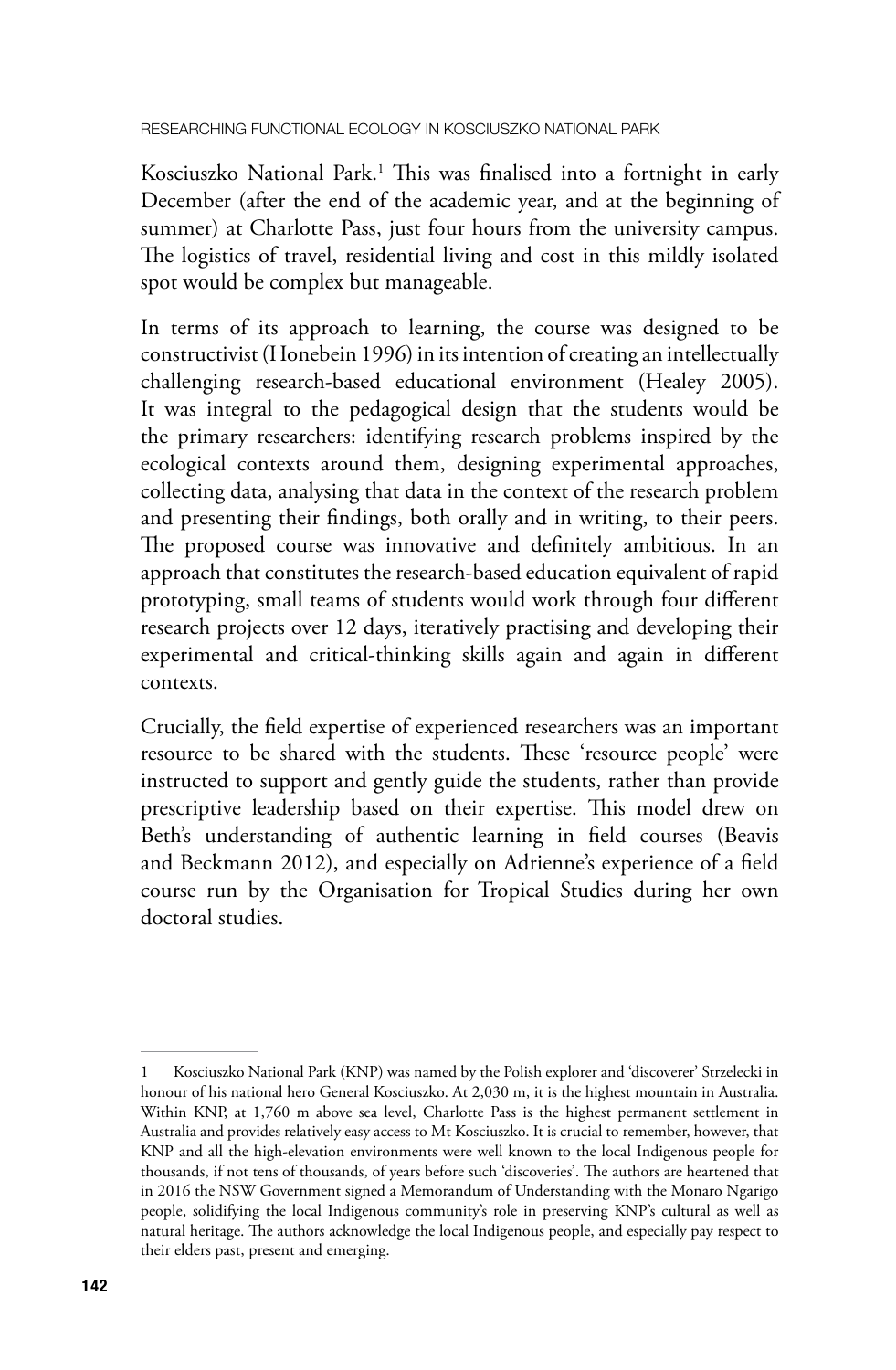Although the team initially had some concern as to whether ANU staff researchers would be convinced by the model and able to 'let go' when working with early year undergraduates rather than doctoral researchers, these concerns proved unfounded. A few days in the alpine environment turned out to be a great drawcard for ecology-minded colleagues at ANU, with senior PhD students and postdocs joining research fellows in volunteering their expertise and enthusiasm. All appeared to find it very natural to focus on the undergraduates driving each project, as they identified their own developing passions and motivations in ecology.

As the design team realised that the course was developing along quite innovative lines, the decision was made to seek university human research ethics approval (ANU Protocol 2015/553) to allow the course to be framed within its own scholarly pedagogical research context and the outcomes more formally assessed and disseminated. (This is planned for future journal papers, as well as through this overview.) The team focused especially on developing thoughtful student feedback surveys, which included creating comparable data sources by adapting questions from published research (Durrant and Hartman 2014; Howitt et al. 2014). A mid-course whole group discussion, facilitated by Beth as the non-residential 'outsider', gave students an option to provide formative feedback during the two-week stay, which led to useful changes for the second half of the course, as well as complementing the other sources of feedback to guide the design of future iterations of the course.

#### Crafting the workshops

With some key structural elements in place, the next step was to ensure that creativity of the approach was grounded in evidence-based pedagogical strategies. Given the time constraints of an intensive course, students would need to hit the ground running. Some pre-residential readings were considered essential to ensure a reasonable common background in relevant ecological and methodological topics. Beyond theoretical academic knowledge, the team wanted the students to consolidate other crucial scientific skills, such as teamwork, collaboration and communication. To do this, 'just in time' workshops were planned for delivery during the field trip. Xénia's background in peer-assisted learning came to the fore here, and she and Michael began to develop some of the innovative workshops that would take place on-site. Modelling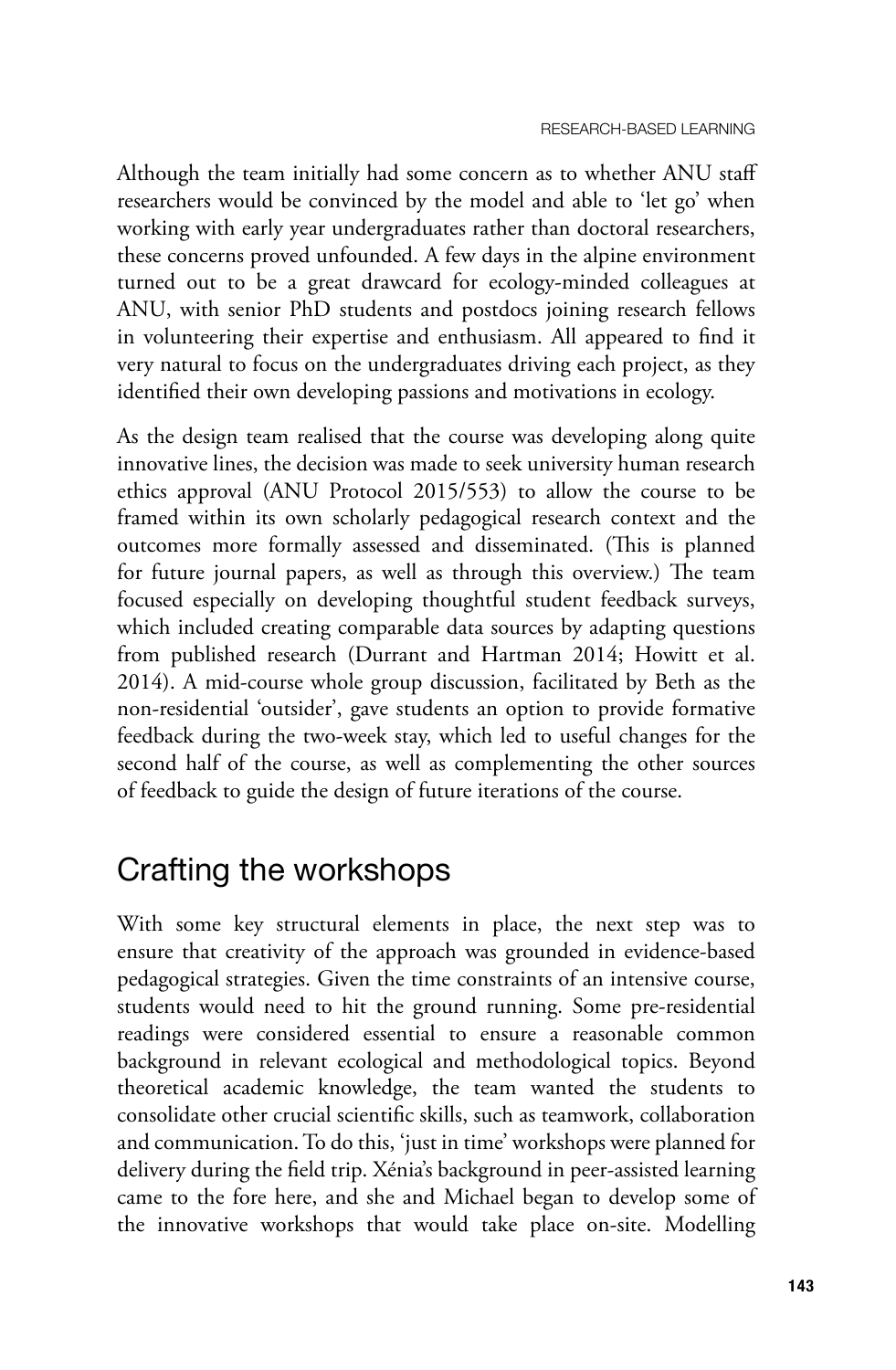what was intended to happen in the field, Adrienne and Beth became the educational 'resource people' and mentors for Xénia and Michael, encouraging a shared reflective practice and stepping into the background as these two identified and addressed their own research areas. Xénia's reflective journal shares her thinking at the time:

Group work and reflective practice were two important skills I was particularly keen on fostering among the students. I was also convinced of the importance in tackling these skills explicitly rather than implicitly, because I wanted us to take a different—better—approach than how I'd been taught. My experiences in terms of 'reflection' at school had been largely negative: there was no real explanation of the value of reflection or what good reflective writing actually looked like. Similarly, my experiences associated with group work had been poor. Either staff encouraged (or mandated) group activities and hoped that positive student outcomes would emerge from the opportunity, or teachers would simply recite key qualities associated with good group work (such as letting everyone participate, or respecting differences of opinion in a constructive way). There was never any in-depth exploration of how or why particular behaviours emerge in teams, or what strategies could be used to deal with these behaviours.

As we discussed options for the ecology course, I realised we could offer unique workshops in reflection and group work that would offer students new material, grounded in current research. This latter point became a real focus, especially after a chance discussion with Andrew Frain $^2$  in the ANU Research School of Psychology, who described how he was using social identity concepts to workshop collaboration and leadership skills. We were working with two overlapping identity groups—'university students' and 'ecological researchers'—so it made sense to present them with the current developments and insights of psychological researchers into group dynamics, individual perceptions of identity and motivation, including the elements of complexity and uncertainty.

As thoughtful educators, Xénia and Michael took on the task of steeping themselves in the relevant knowledge before designing the workshops. First, they developed a literature review and research database, and learned about others' experiences with implementing such projects in tertiary education. From this background, they distilled the kinds of workshop that they wanted to create, and we all brainstormed how we could connect

<sup>2</sup> Dr Andrew Frain is now Senior Evaluation Analyst, Planning and Performance Measurement and Teaching Fellow in the Strategic Defence Studies Centre at The Australian National University.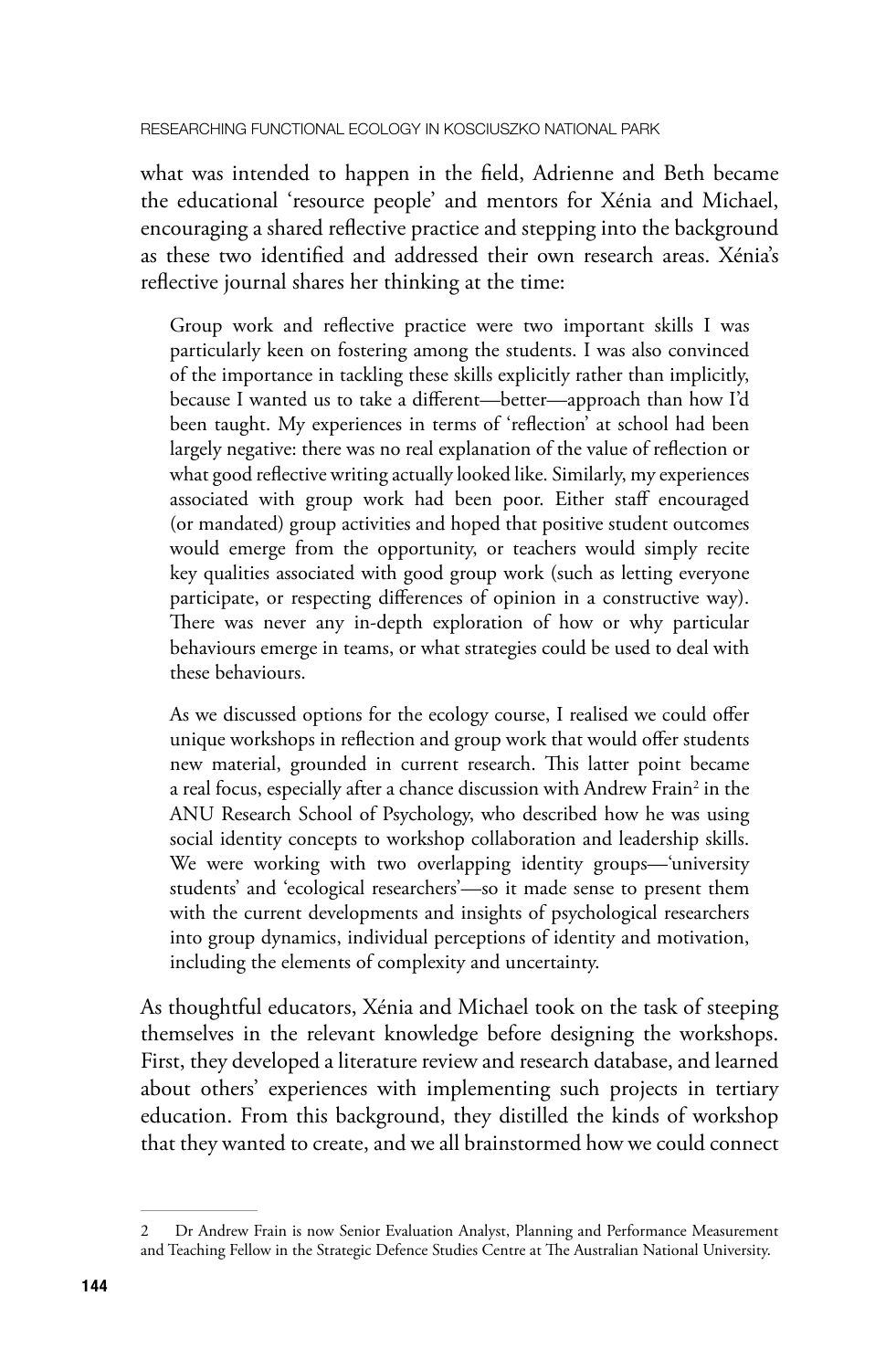these to other elements of the course (e.g. through a reflective journal and post-workshop surveys) to enhance learning outcomes and evaluate the teaching. Again, Xénia's reflections provide a powerful insight into this planning phase.

In preparing to teach about collaboration, Michael and I met regularly with Andrew [Frain] in a form of tuition/book club where we would discuss Haslam's social identity approach (2004) and Andrew's own blog.<sup>3</sup> These opportunities were invaluable for posing questions, challenging and eventually understanding the theories on social identity, group/individual motivations and how these could be best presented to students to develop their collaborative skills. This dramatically altered our initial plans of focusing on topics such as 'working in teams', 'active listening', 'conflict resolution' and 'appreciating and benefiting from diversity'. Instead, we sought to understand ways in which we could convey to students how individual/group identities form, how this affects attitudes/behaviour, the implications for functional/dysfunctional groups and opportunities for improving group motivation and collaboration by understanding the underlying processes.

Similarly, although I had used reflective writing many times throughout my academic studies and teaching roles, I sought a stronger basis for how best to instruct and make the process of reflection more accessible and transparent to those who might be less familiar with, or confused about, the genre. I read numerous papers and resources, mostly recommended by Beth, and found the work by Moon (1999) and by the ANU team of Howitt et al. (2014) particularly helpful in providing practical strategies to teach high-quality reflective practice.

As we began to develop the workshop materials, we realised that repeated exposure and interaction with the theories of reflection and collaboration would be critical for our students to understand and 'own' all these concepts. We therefore created a one-page handout to highlight to prospective students how our approach to collaboration would be different, the basis of the social identity approach and why we thought it would be so influential in the course. We also explained these concepts when we introduced the students to their field notebook assessment task, outlining our expectations and the emphasis on reflective quality (rather than quantity), with guiding questions to help reflection.

<sup>3</sup> Tame, R, Frain, A (2015) *Social identity resources*. [socialidentityresources.com/.](http://socialidentityresources.com/)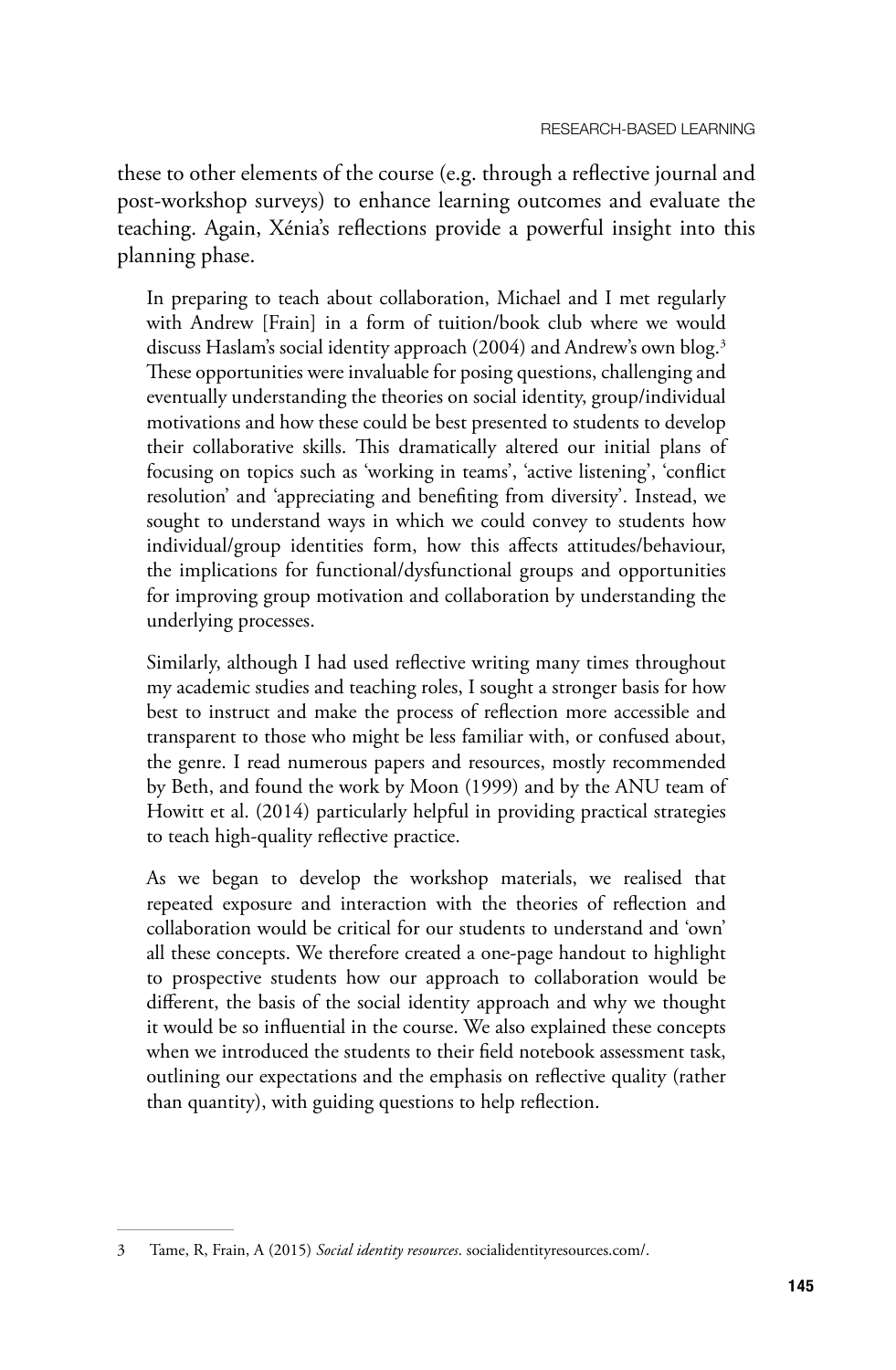Researching functional ecology in Kosciuszko National Park

The final outcome of this development approach was a set of three workshops<sup>4</sup> that introduced and then built on concepts of self-categorisation (as individuals and then as groups), social identity, effective collaboration (and how this could be supported or antagonised) and reflective writing (as a practical skill for recording a researcher's activities and as a tool to enhance critical thinking). There was much thought put into presenting these concepts, appropriately contextualised to provoke humour and engagement. For example, recognising the strength of imagery in effective communication but unimpressed with the typical business focus of social identity concepts in published research, Xénia and Michael instead came up with the traits of the 'busy bird' and the 'lazy sloth' as a discussion point around group dynamics. Despite the apparent simplicity of this analogy, which initially concerned some students, these terms rapidly became a shorthand readily used by students in their written reflections. Indeed, some were even overheard referring to themselves or their team members going into 'sloth' or 'bird' mode during the course of the day's work. This approach helped students gain a much more personalised understanding, evidenced in their individual reflective journals, of the waxing and waning of an individual's roles and contributions in a team that must work intensely and consistently together on a single project over several days.

### The research outcomes

By all indicators, the course was a great success. The students rose beautifully to the task of leading, designing and communicating their research, and improved their skills and elegance across all these aspects as they moved through the four projects. The availability of highquality digital cameras (mostly in their mobile phones) was put to great use to record data. The quality of their research outcomes can be seen throughout this book. While the work of not yet polished researchers, and naturally limited in scope, the formal peer-review process ensured that all these papers report reliable findings that may have otherwise remained unknown, and that have the potential to guide future researchers towards interesting problems.

<sup>4</sup> See Workshops 3, 4 and 7 in the 'Workshop summaries' section.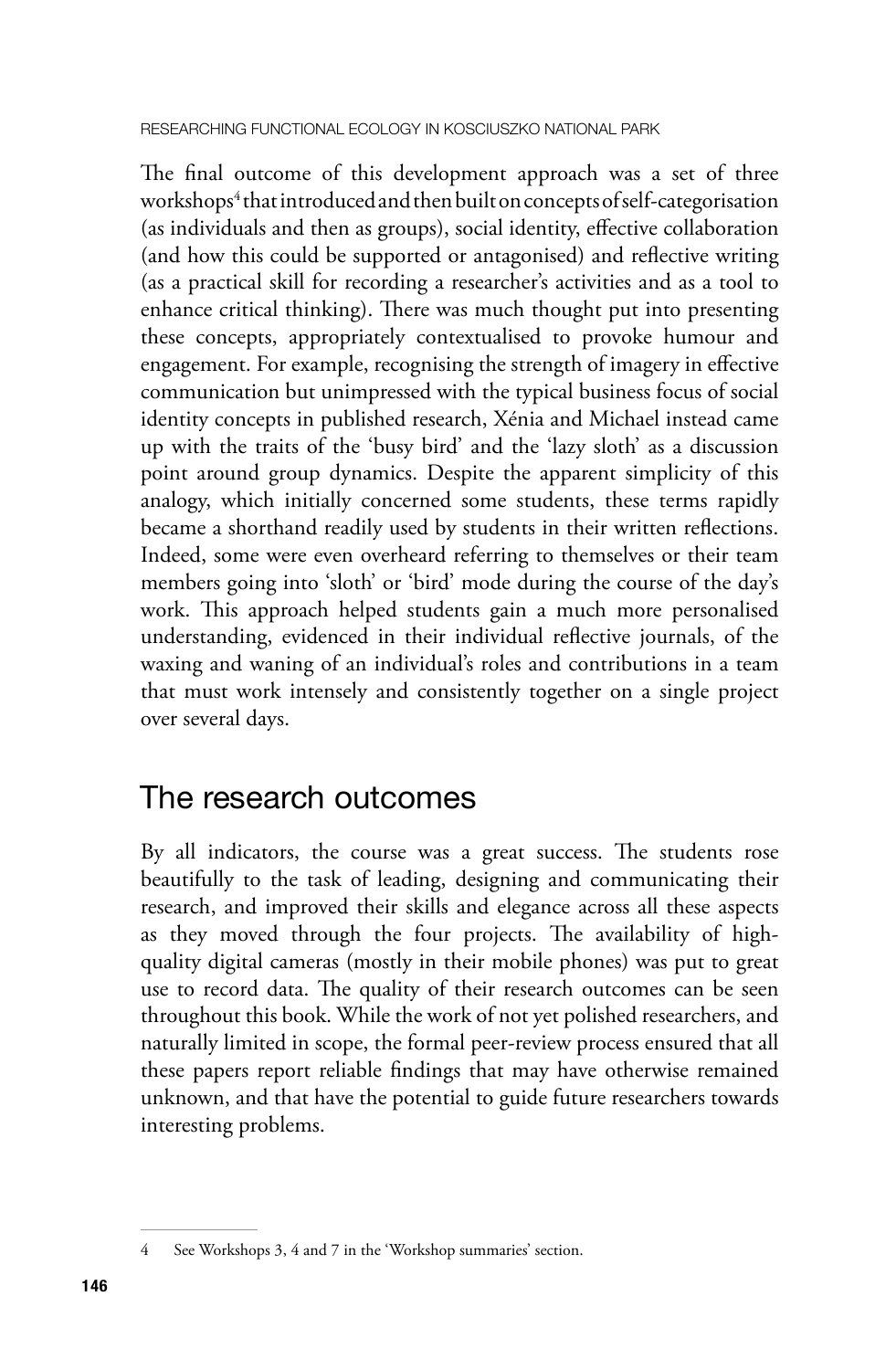Science holds 'firsts' in high regard. This volume reports the first study on circadian rhythms in the iconic snow gum (*Eucalyptus pauciflora*), where Mauger et al. show convincing evidence for diurnal rhythms in photosynthesis as measured by stomatal activity. In another first for an iconic alpine species, Zucher et al. test the hypothesis that tiling aggregation in bogong moths is a behavioural adaptation to mitigate water loss. While the experimental results run opposite to this compelling hypothesis, this only deepens the mystery surrounding this curious behaviour.

In a changing climate, Australia's alpine ecosystems are likely to be some of the most vulnerable. This concern is addressed by student teams in several of the studies reported in this volume. McLeod et al. contributed evidence of local acclimation of photosynthesis in snow gums. In their studies on alpine skinks, and perhaps controversially, both Hammer et al. and Robinson et al. suggest that 'some like it hot', and that these reptiles might actually benefit under projected temperature increases. Local data and results like these are crucial for refining climate change models.

#### The course's reception by students

The three workshops on identity, collaboration and reflective practice were particularly successful in providing the students with practical skills and new perspectives on thinking about themselves and their own collaborative interactions in terms of human social behaviour. Again, it is instructive to draw on the reflections of Xénia as the educational researcher that she had become:

Short presentations were crucial after a long day in the field. An hour was ample to cover all material, and the evening timeslots made the small group interactions and discussion more relaxed and helpful in terms of planning the next day. While behavioural and conceptual 'worldview' learning outcomes are particularly challenging to measure, I was happy with the material we delivered and felt it was a unique and important contribution to the students' learning. To be truthful, I had expected some critique and apprehension about these 'different' ideas, but instead the post-workshop anonymous feedback was exceptionally encouraging. With just the few hours of the workshops, and the encouragement to continue reflecting, many insights seemed to be emerging among the students in regard to their working relationships and their observations in the field. It became clear that the concepts being presented were actually influencing students' ideas and behaviour. Even over the first week, I saw evidence in the students of increasing self-awareness, analytical skills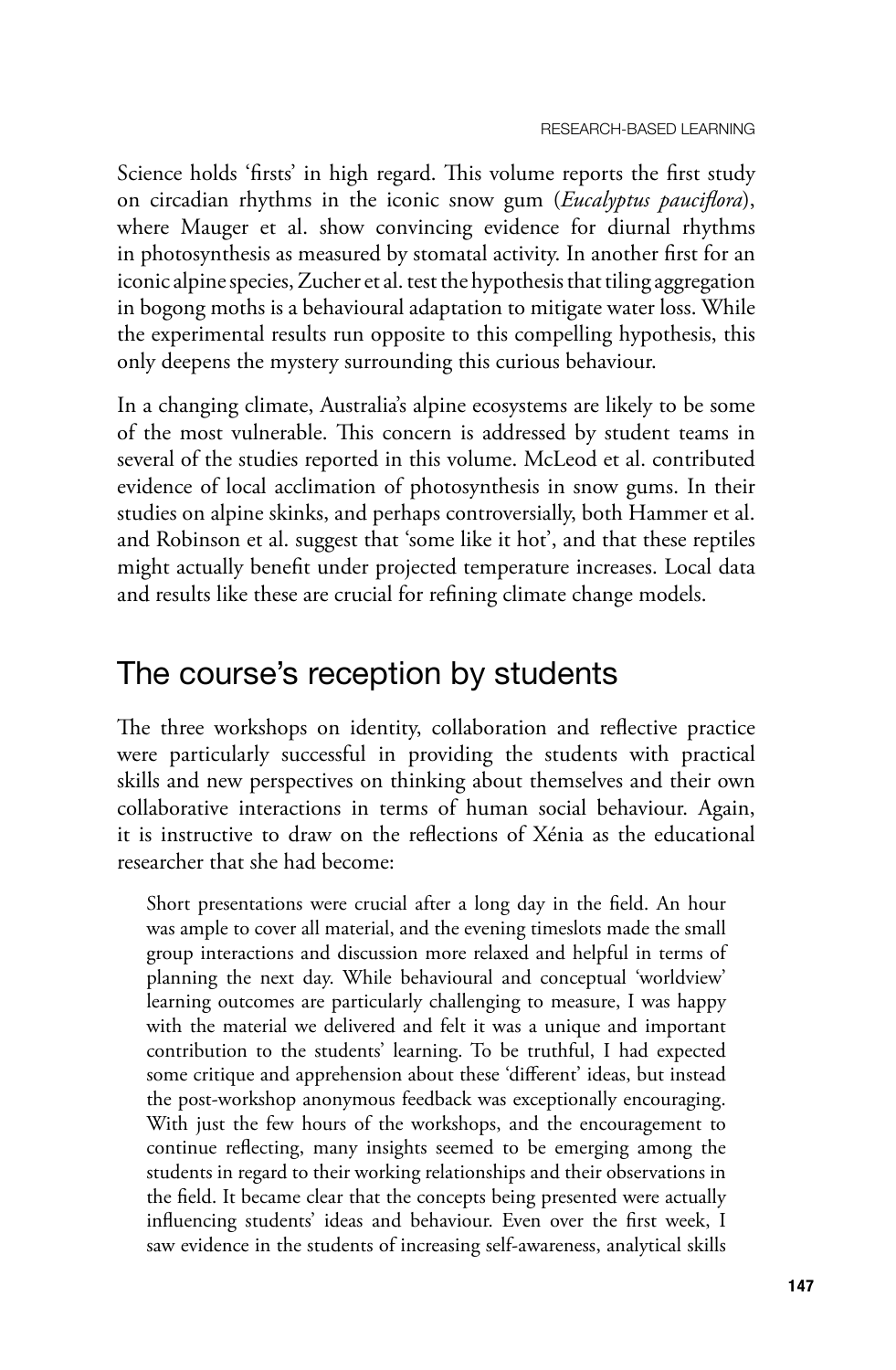and an expanded repertoire of potential explanations to social dynamics. I myself am pleased to have learnt and thought about these concepts, and can see the value in pursuing them more myself, especially integrated into other teaching roles.

Thinking and writing reflectively on nature is a well-known characteristic of ecologists—influential writers such as Aldo Leopold, Tracey Storer, Konrad Lorenz and Rachel Carson spring to mind—so it was in keeping with the research-led focus to build on the reflective practice aspects in the assessment schedule. As well as individual field notebooks that required daily entries of notes and data, students were asked to write at least three reflective contributions in their journals each week. With many students writing even more frequently than requested, these reflective journals provided an amazing wealth of written and visual commentary on the individual learning pathways, research discoveries and lessons from residential and collaborative relationships and experiences that the course had facilitated. That the students had especially learned to value reflective practice as learners and scientists was evident in the anonymous postcourse feedback, as the below examples show:

I think reflection and also keeping a field diary is incredibly helpful because you can look back and see what you've learnt or what needs fixing, or how certain data can be helpful even if it's not for what you first thought you were studying or had envisaged your results to say.

… I still have a lot to learn when it comes to reflective practice. However, over the course of just 2 weeks I have gone from being a complete skeptic to appreciating the value of reflection, both personally and scientifically.

\*\*\*

\*\*\*

The focused workshops and field journal practices on reflection did help in the research and investigation and analysis processes. Having an immediate way to apply that reflection—to the field problems and our field books—gave relevance to our study of reflective practice and helped us to see the significance of it, and solidified the skills, more so than if they were simply mentioned [in] a lecture and never followed up with application.

It was good to have a sense of how I was coping with the course through writing down my experiences …

\*\*\*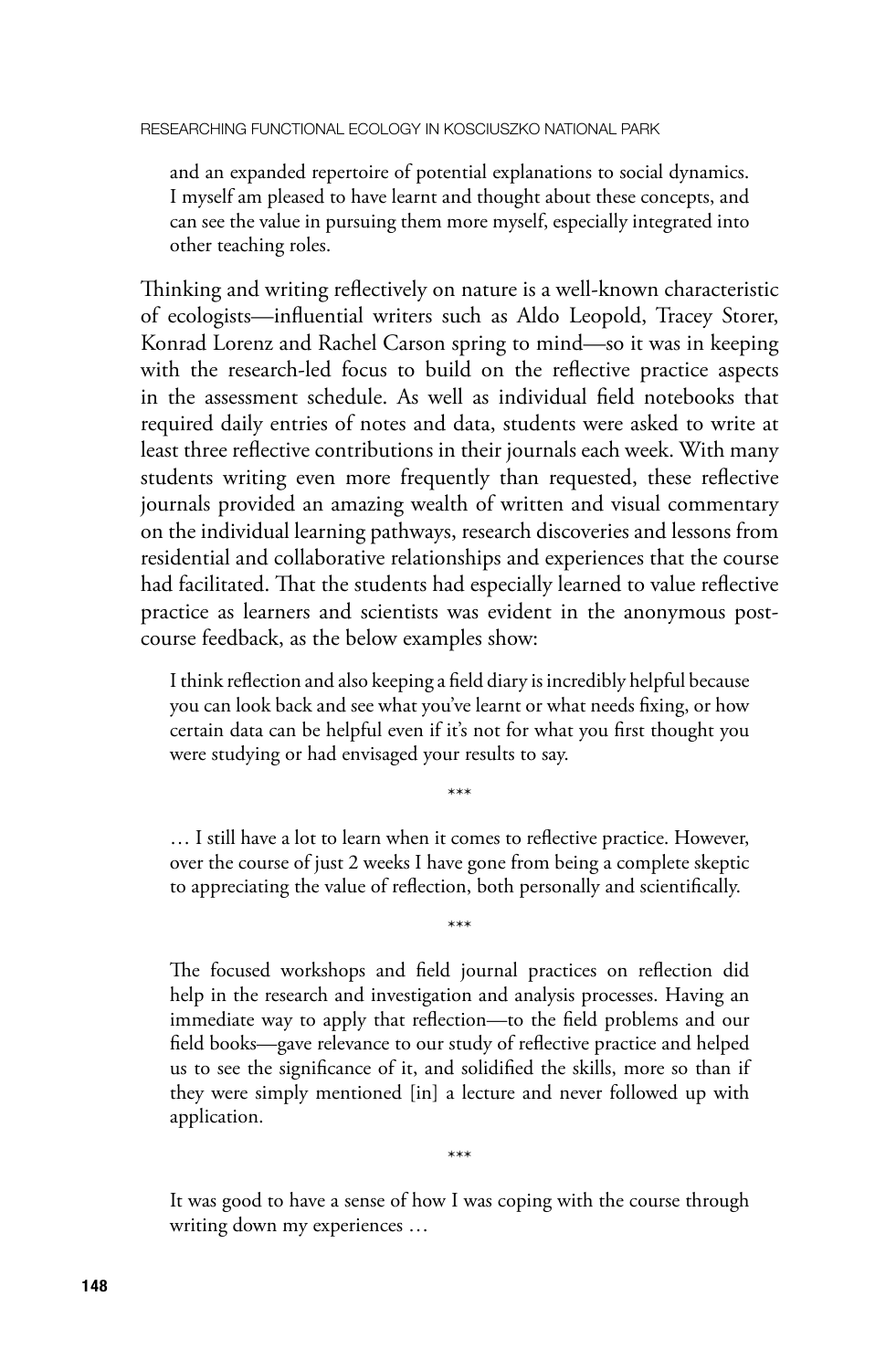Collecting such a range of student feedback—formal from post-course surveys and informal from on-site conversations, the mid-course focus group and students' own reflective journals—was very valuable and confirmed the design team's sense of success. Interestingly, the main issue from the mid-course group discussion was the way the evening cooking/cleanup groups were structured, rather than anything to do with the research aspects, reminding everyone of the importance of having a holistic view when designing and implementing residential courses.

In the post-course surveys, all students strongly agreed that the course had allowed more direct interaction with lecturers and researchers than had occurred in their previous year of university study. They also reported that they had learned more than in lectures or laboratory practicals, that they had been able to apply their learning immediately and that they had enjoyed meeting new people and working with others. The challenges were, of course, evident, but for the most part students acknowledged these positively:

Collaborative projects are challenging in themselves, but it was definitely the immense pressure to perform in a small amount of time that was the most difficult. I think this was helped by the great support and assistance of the resource people, and the general enthusiasm/dedication of all of the students on the course.

The responses to open-ended questions—which repeatedly showed that the learning goals of the course had become the learning outcomes of its students—often provided unexpected joy in the hearts of the design team as educators and scientists:

The field course definitely has changed my perception on research … [It's] not just about discovering new things, although it is an exciting part. It is also about confirming already established ideas, or disproving them and creating new theories.

\*\*\*

From the lectures to the practical fieldwork, this course has been an experience I will never forget. I do not regret anything about it and look forward to applying all the skills I have picked up.

In summary, the 2015 inauguration of the *Field Studies in Functional Ecology* course at The Australian National University was a great success. It also provided the members of the design team—self-identified as lifelong learners—many opportunities to tweak and improve specific elements.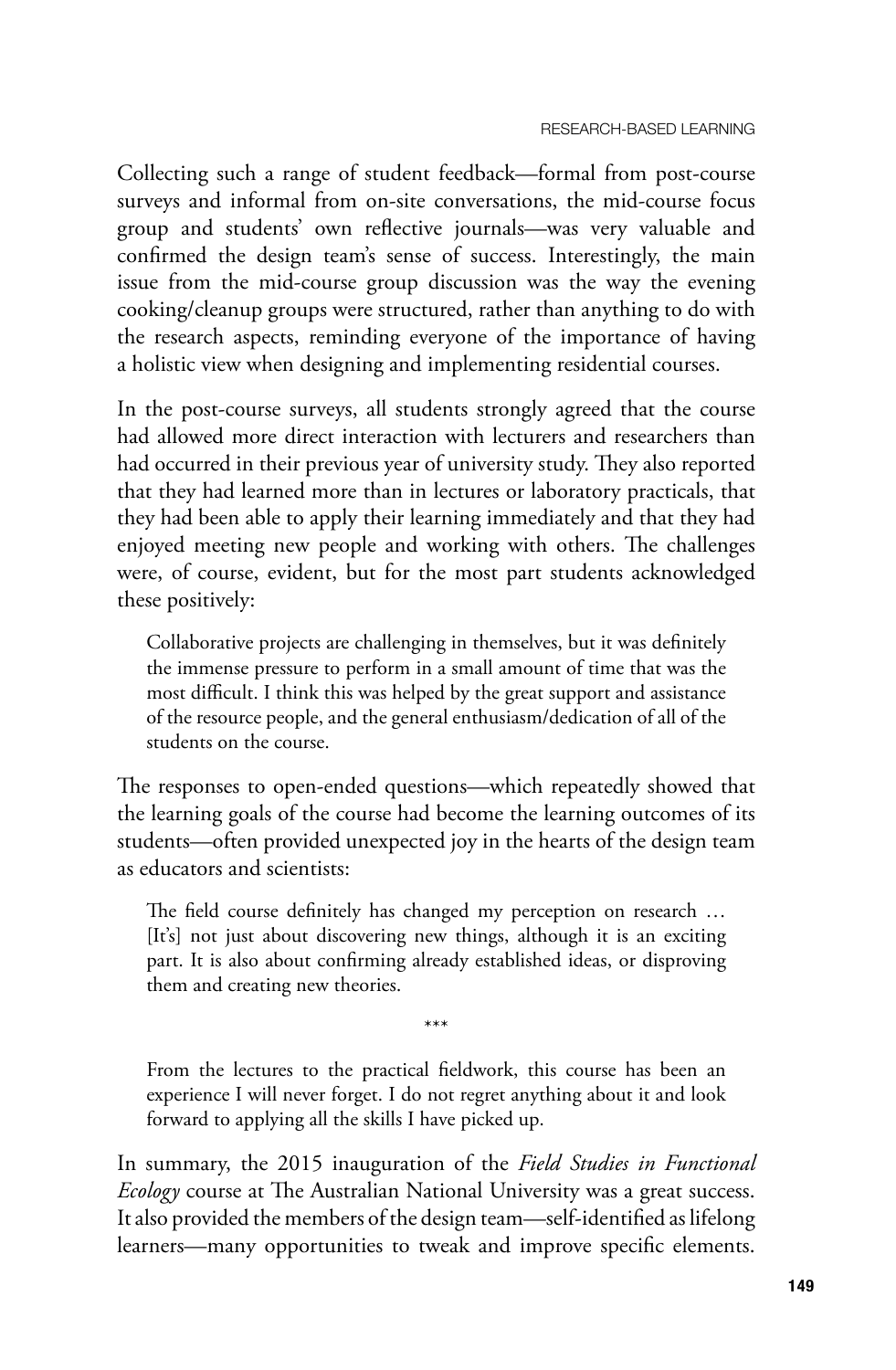Researching functional ecology in Kosciuszko National Park

This has been done in the subsequent successful iterations of the course again at Charlotte Pass in 2016 and, taking the concept to tropical north Queensland, in the Daintree rainforest in 2017. Interestingly, several of the 2015 students chose to have a second bite of the cherry, which required another level of thought around appropriate learning outcomes for those doing the course for the second time. Future volumes in this series will document the research findings of those later scientific adventures.

It is fitting, however, for the final words of this volume to come from a 2015 student, whose reflective feedback epitomises the research-focused outcome that the design team initially envisaged, and that made the many, many exhausting days and weeks spent on planning, executing and evaluating this course so worthwhile:

I believe that I now am more capable at looking at the world scientifically and seeing questions where I used to just see curiosities.

## **References**

- Beavis, S, Beckmann, EA (2012) Designing, implementing and evaluating a consultancy approach to teaching environmental management to undergraduates. *International Research in Geographical and Environmental Education* 21(1): 71–92. [doi.org/10.1080/10382046.](http://doi.org/10.1080/10382046.2012.639151) [2012.639151](http://doi.org/10.1080/10382046.2012.639151)
- Durrant K, Hartman TPV (2014) The integrative learning value of field courses. *Journal of Biological Education* 49(4): 385–400. [doi.org/10.10](http://doi.org/10.1080/00219266.2014.967276) [80/00219266.2014.967276](http://doi.org/10.1080/00219266.2014.967276)
- Haslam, SA (2004) *Psychology in Organisations: The Social Identity Approach*, 2nd edn. Sage, London.
- Healey, M (2005) Linking research and teaching: Exploring disciplinary spaces and the role of inquiry-based learning. In Barnett, R (ed.), *Reshaping the University: New relationships between research, scholarship and teaching*, pp. 67–78. Society for Research into Higher Education and Open University Press, Maidenhead.
- Honebein, P (1996) Seven goals for the design of constructivist learning environments. In Wilson, BW (ed.), *Constructivist Learning Environments: Case studies in instructional design*, pp. 17–24*.* Educational Technology Publications, New Jersey.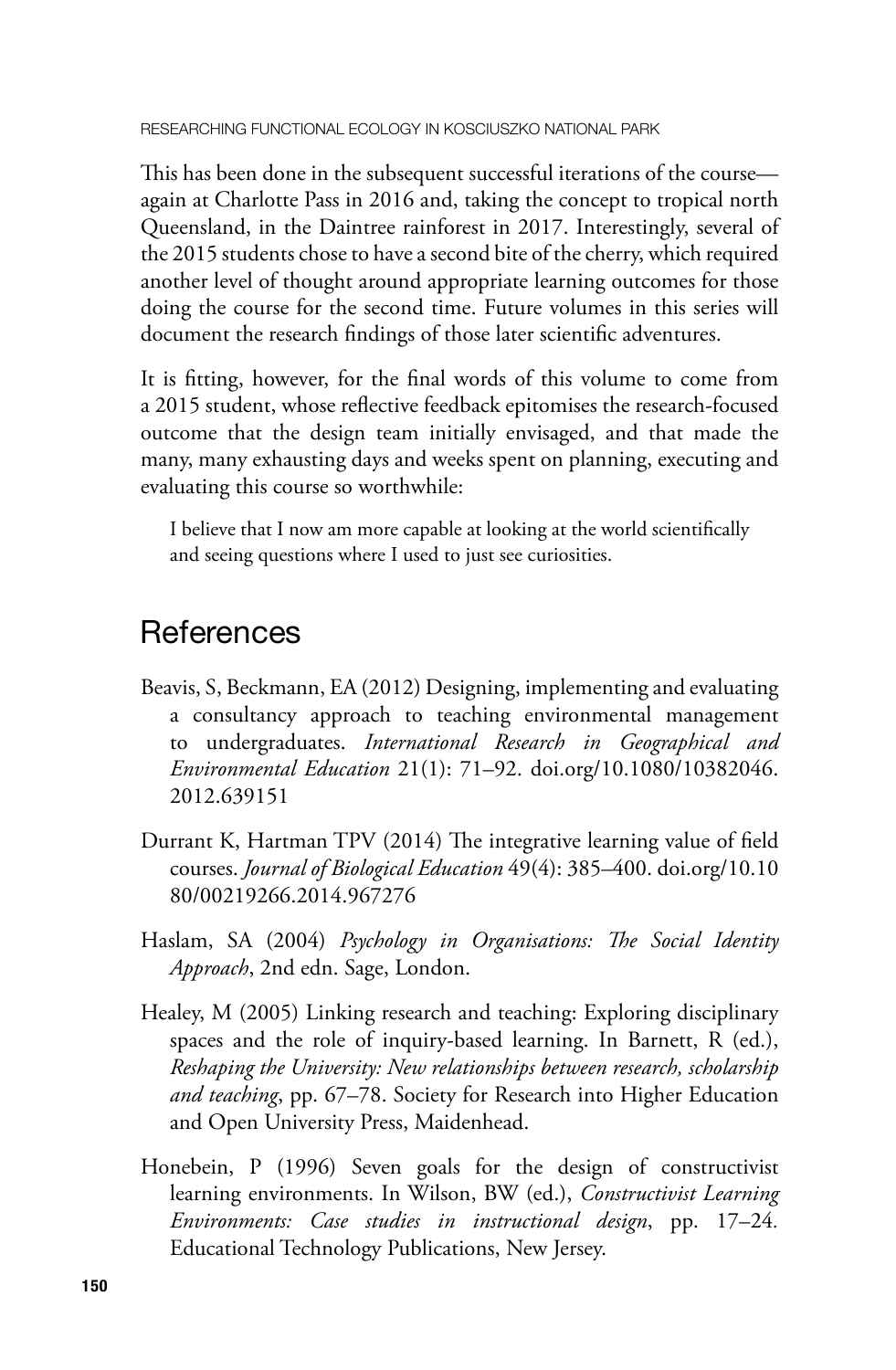- Howitt, S, Wilson, A, Higgins, D (2014) *Teaching research: Evaluation and assessment strategies for undergraduate research experiences (TREASURE)*, Final Report 2014. Australian Government Office for Learning and Teaching, Sydney.
- Moon, J (1999) *Reflection in Learning and Professional Development: Theory and practice*. Routledge-Falmer, Abingdon.